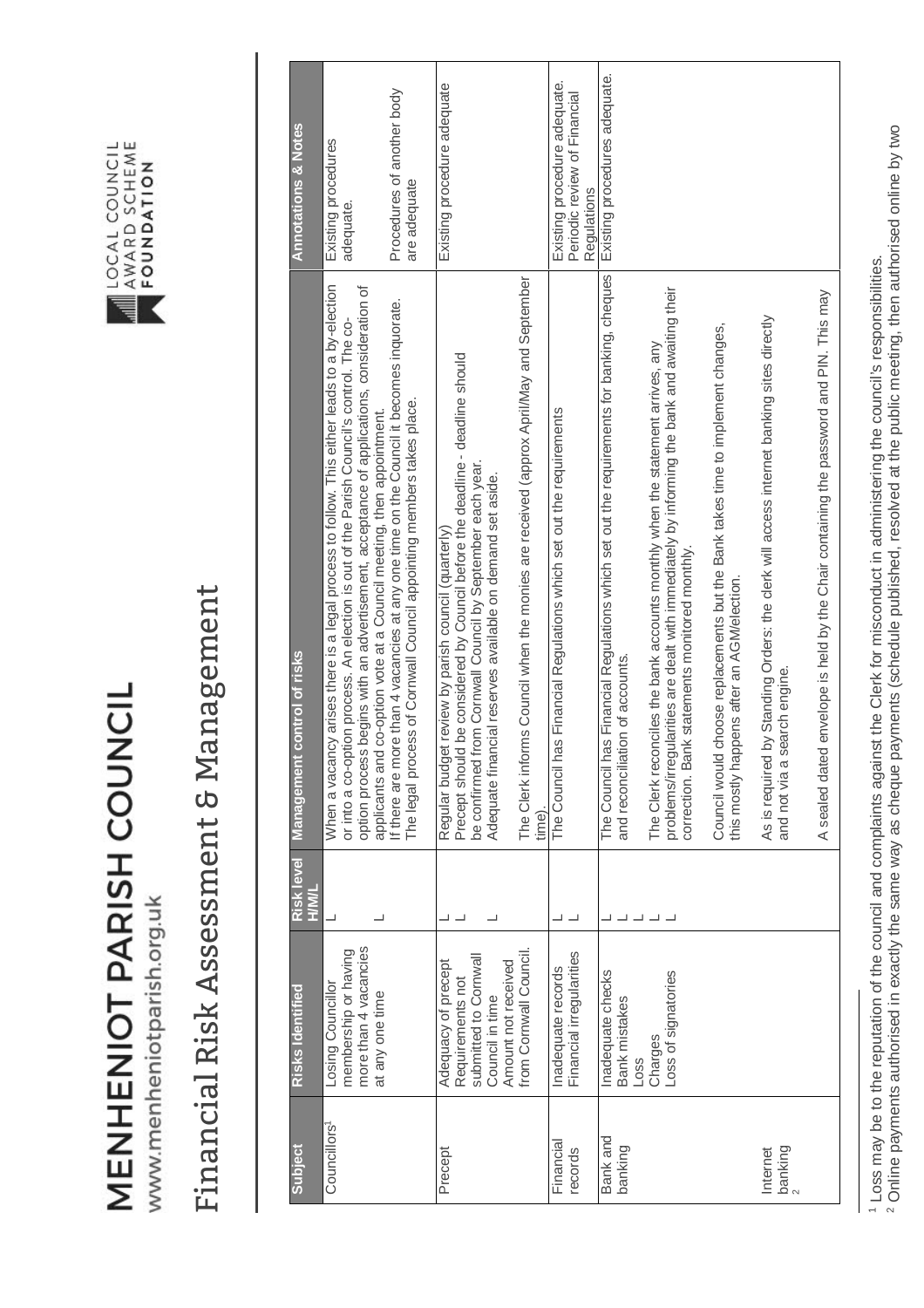|                                                                                                                                                                                                         | Existing procedure adequate.                                          |                                                                                                                                                                                                                                                                                                                    | requirements but there is still<br>Insurance is adequate for<br>risk of other claims.                                                                                                 | Existing procedure adequate.                                                                                                                                                                                             | Existing procedure adequate.<br>Each activity needs to be<br>assessed on an individual<br>basis.                                                                                                                                                       | Existing procedure adequate.<br>Parish Councillors request<br>S137 rules if required.                                                                                                                                                                                                                                                                                                            | Standalone Safeguarding<br>Policy in preparation.                                                                                                                                  | Procedure complies with<br>Financial Regulations<br>Standing Orders and                                                                                                                          |
|---------------------------------------------------------------------------------------------------------------------------------------------------------------------------------------------------------|-----------------------------------------------------------------------|--------------------------------------------------------------------------------------------------------------------------------------------------------------------------------------------------------------------------------------------------------------------------------------------------------------------|---------------------------------------------------------------------------------------------------------------------------------------------------------------------------------------|--------------------------------------------------------------------------------------------------------------------------------------------------------------------------------------------------------------------------|--------------------------------------------------------------------------------------------------------------------------------------------------------------------------------------------------------------------------------------------------------|--------------------------------------------------------------------------------------------------------------------------------------------------------------------------------------------------------------------------------------------------------------------------------------------------------------------------------------------------------------------------------------------------|------------------------------------------------------------------------------------------------------------------------------------------------------------------------------------|--------------------------------------------------------------------------------------------------------------------------------------------------------------------------------------------------|
| meeting. Any transactions to be carried out electronically must be agreed at the public<br>only be opened in the presence of 2 other Councillors and then reported to the public<br>meeting beforehand. | The Council has Financial Regulations which set out the requirements. | received are banked within 3 banking days. There is no petty cash or float.<br>At each public meeting, a councillor <sup>3</sup> volunteers to select a sample of transactions and<br>track them from invoice to payment to bank statement.<br>by the Internal Auditor annually<br>This is audited<br>Cash/cheques | Public liability insurance covers general personal injury daims where the Council is found to<br>be at fault, but not spurious or frivolous claims - these cannot be insured against. | A Clerk's report is produced monthly and presented to Council, discussed and<br>approved at the meeting. This report includes, bank reconciliation and a<br>schedule of receipts and payments balanced against the bank. | monitored at public meeting. If finance is not secured in advance there may be some<br>produced with recommendations for budget. Activities and spending<br>financial risk which would need to be covered by the council's reserves.<br>Briefing paper | application form has been designed to keep up to date records of applications (and compliant<br>with GDPR). Terms & Conditions reviewed regularly. Summary of grants presented at the<br>All such expenditure goes through the required Council process of approval, minuted and<br>listed accordingly if a payment is made using the S137 power of expenditure. Grant<br>Annual parish Meeting. | The parish council does not own a meeting place, but includes a safeguarding statement in<br>and conditions to set out its requirements for funding recipients.<br>its grant terms | footpath maintenance. Clerk liaises with contractor to ensure that terms and conditions<br>The Parish Council receives an annual contribution from Cornwall Council to pay for<br>are satisfied. |
|                                                                                                                                                                                                         | ┙                                                                     |                                                                                                                                                                                                                                                                                                                    | Σ                                                                                                                                                                                     | $\overline{\phantom{0}}$                                                                                                                                                                                                 |                                                                                                                                                                                                                                                        |                                                                                                                                                                                                                                                                                                                                                                                                  |                                                                                                                                                                                    |                                                                                                                                                                                                  |
|                                                                                                                                                                                                         | Loss through theft or<br>dishonesty                                   |                                                                                                                                                                                                                                                                                                                    | Potential risk of legal<br>against the Council<br>action being taken                                                                                                                  | communication<br>Compliance<br>Information                                                                                                                                                                               | Risk of financial loss                                                                                                                                                                                                                                 | Authorisation of Council<br>Power to pay<br>to pay                                                                                                                                                                                                                                                                                                                                               | Safeguarding                                                                                                                                                                       | Receipts of Grant                                                                                                                                                                                |
|                                                                                                                                                                                                         | Cash / Loss                                                           |                                                                                                                                                                                                                                                                                                                    | Litigation                                                                                                                                                                            | Reporting<br>and auditing                                                                                                                                                                                                | activities<br>projects<br>council<br>Parish<br>E<br>∞                                                                                                                                                                                                  | Grants and<br>Donations                                                                                                                                                                                                                                                                                                                                                                          |                                                                                                                                                                                    | receivable<br>Grants-                                                                                                                                                                            |

signatories)

signatories)<br><sup>3</sup> Ensures that councillors are reminded of their responsibilities and take an active role in monitoring Clerk's work. Ensures that councillors are reminded of their responsibilities and take an active role in monitoring Clerk's work.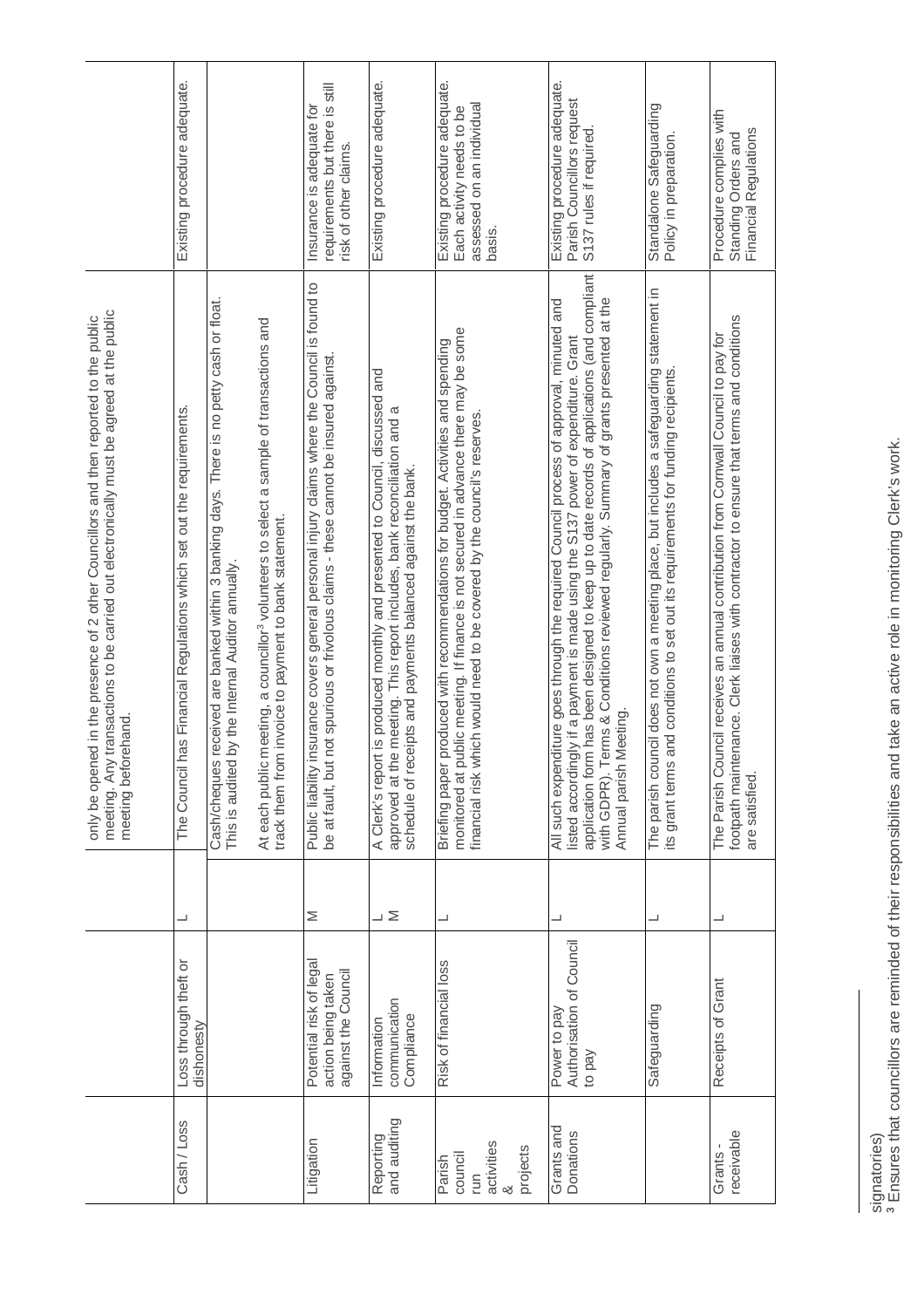|                                                                                                                                                               | Overspend on services<br>Salary paid incorrectly<br>Work awarded<br>incorrectly | $\geq$                             | Council practice is to seek three quotations for any substantial work required<br>investigate the situation, check the quotation/tender, research the problem and report to<br>be sought. If a problem is encountered with a contract the Clerk would<br>to be undertaken or goods supplied. For major contract services, formal competitive<br>covered in the Financial Regulations.<br>Council. This is<br>Normal Parish<br>tenders would                                                                                                                                                    | Existing procedure adequate.<br>Include when reviewing<br>Financial Regulations<br>Annually                                                          |
|---------------------------------------------------------------------------------------------------------------------------------------------------------------|---------------------------------------------------------------------------------|------------------------------------|------------------------------------------------------------------------------------------------------------------------------------------------------------------------------------------------------------------------------------------------------------------------------------------------------------------------------------------------------------------------------------------------------------------------------------------------------------------------------------------------------------------------------------------------------------------------------------------------|------------------------------------------------------------------------------------------------------------------------------------------------------|
| Wrong deductions of NI<br>contributions to the<br>Wrong hours paid<br>Wrong rate paid<br>Unpaid Tax & NI<br>False employee<br><b>Inland Revenue</b><br>or Tax |                                                                                 | ┙<br>$\overline{\phantom{0}}$<br>┙ | Salaries are paid in arrears, but if a meeting is cancelled or moved then payments could be<br>Salary rates are assessed annually by Council. The Clerk's report details payments to the<br>Inland Revenue (for Tax and NI). These are inspected at the public meeting andsigned<br>off. The processing of pay is outsourced. All Tax and NI payments are submitted in the<br>The Parish Council authorises the appointment of all employees through the public<br>The Clerk has a contract of employment and job description.<br>Inland Revenue Annual Return.<br>late or missed.<br>meeting. | nominated PC meeting, needs<br>Existing appointment system<br>to be held to carry out an<br>σ<br>A closed session, at<br>annual review.<br>adequate. |
| Loss of Clerk                                                                                                                                                 |                                                                                 | ┙                                  | Continuity Plan should be made in case of loss of key personnel<br>The requirements of the insurance to be adhered to with regards to Fraud<br>Reference to a                                                                                                                                                                                                                                                                                                                                                                                                                                  | SL <sub>CC</sub><br>Membership of the<br>Existing procedure                                                                                          |
| Actions undertaken by<br>Health and Safety<br>Fraud by Clerk<br>clerk.                                                                                        |                                                                                 | ┙<br>┙                             | meetings. The clerk's own car insurance covers travel to and from a place of<br>The Clerk should be provided with relevant training, reference books, access to assistance<br>Health & Safety issues relating to the olerk are with regard to working at home and driving<br>and legal advice required to undertake the role. Random checks of financial transactions<br>carried out by councilors at public meetings.<br>to/from Council<br>work.                                                                                                                                             | Monitor working conditions,<br>safety requirements and<br>insurance regularly                                                                        |
| Income tax deduction<br>Councillors over-paid                                                                                                                 |                                                                                 | Negative                           | are allocated to Parish Councillors.<br>No allowances                                                                                                                                                                                                                                                                                                                                                                                                                                                                                                                                          | No procedure required.                                                                                                                               |
| Risk of an election cost                                                                                                                                      |                                                                                 | I                                  | Risk is higher in an election year. When a scheduled election is due the Clerk will obtain an<br>estimate of costs from Comwall Council. There are no measures which can be adopted to<br>minimise the risk of having elections, as this is a democratic process.                                                                                                                                                                                                                                                                                                                              | saving each year to cover all<br>costs or allocating reserves.<br>Council should consider                                                            |
| Re-claiming/charging                                                                                                                                          |                                                                                 | ┙                                  | s Financial Regulations which set out the requirements. VAT is claimed<br>The Council ha<br>annually.                                                                                                                                                                                                                                                                                                                                                                                                                                                                                          | Existing procedure adequate                                                                                                                          |
| Paying and accounting<br>employees salaries<br>for NI and Tax of                                                                                              |                                                                                 | ┙                                  | Employer's Annual Return is completed and submitted online to the Inland Revenue by the<br>payroll contractor.                                                                                                                                                                                                                                                                                                                                                                                                                                                                                 | Existing procedure adequate                                                                                                                          |
| Audit<br>Completion within time<br>limits                                                                                                                     |                                                                                 | ┙                                  | documents to audit and the Annual Governance & Accountability Return to complete and sign<br>is appointed by the Council. Internal auditor is supplied with the relevant<br>reports are sent to both Chair and Clerk <sup>4</sup> .<br>Auditor<br>Internal auditor<br>for the External<br>Internal auditor                                                                                                                                                                                                                                                                                     | Existing procedure adequate                                                                                                                          |
| Completion/Submission<br>within time limits                                                                                                                   |                                                                                 | ┙                                  | approved and signed off at the public meeting before being sent on to the<br>eted by the Clerk, submitted to the internal auditor for completion where<br>indicated, then approved and sig<br>External Auditor within time limit.<br>AGAR is compl                                                                                                                                                                                                                                                                                                                                             | Existing procedure adequate                                                                                                                          |